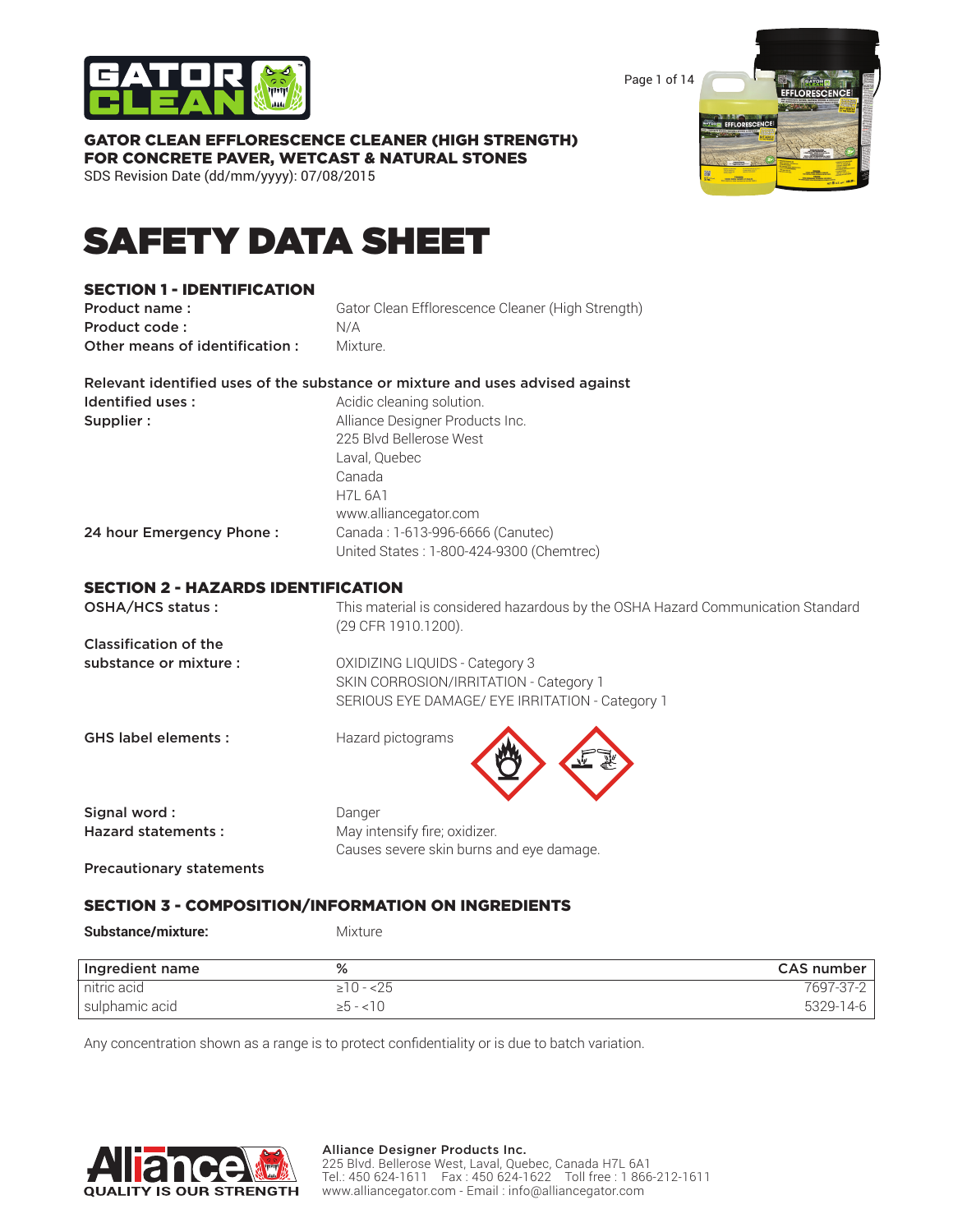

Page 2 of 14

**I OPESCE** 

### GATOR CLEAN EFFLORESCENCE CLEANER (HIGH STRENGTH) FOR CONCRETE PAVER, WETCAST & NATURAL STONES

SDS Revision Date (dd/mm/yyyy): 07/08/2015

# SECTION 3 - COMPOSITION/INFORMATION ON INGREDIENTS (CONT.)

There are no additional ingredients present which, within the current knowledge of the supplier and in the concentrations applicable, are classified as hazardous to health or the environment and hence require reporting in this section.

Occupational exposure limits, if available, are listed in Section 8.

# SECTION 4 - FIRST AID MEASURES

### **DESCRIPTION OF NECESSARY FIRST AID MEASURES**

| Eye contact:  | Get medical attention immediately. Call a poison center or physician. Immediately flush<br>eyes with plenty of water, occasionally lifting the upper and lower eyelids. Check for and<br>remove any contact lenses. Continue to rinse for at least 10 minutes. Chemical burns<br>must be treated promptly by a physician.                                                                                                                                                                                                                                                                                                                                                                                                                                                                                                                                                                                  |
|---------------|------------------------------------------------------------------------------------------------------------------------------------------------------------------------------------------------------------------------------------------------------------------------------------------------------------------------------------------------------------------------------------------------------------------------------------------------------------------------------------------------------------------------------------------------------------------------------------------------------------------------------------------------------------------------------------------------------------------------------------------------------------------------------------------------------------------------------------------------------------------------------------------------------------|
| Inhalation:   | Get medical attention immediately. Call a poison center or physician. Remove victim to<br>fresh air and keep at rest in a position comfortable for breathing. If it is suspected that<br>fumes are still present, the rescuer should wear an appropriate mask or self-contained<br>breathing apparatus. If not breathing, if breathing is irregular or if respiratory arrest<br>occurs, provide artificial respiration or oxygen by trained personnel. It may be dangerous<br>to the person providing aid to give mouth-to-mouth resuscitation. If unconscious, place<br>in recovery position and get medical attention immediately. Maintain an open airway.<br>Loosen tight clothing such as a collar, tie, belt or waistband. In case of inhalation of<br>decomposition products in a fire, symptoms may be delayed. The exposed person may<br>need to be kept under medical surveillance for 48 hours. |
| Skin contact: | Get medical attention immediately. Call a poison center or physician. Flush contaminated<br>skin with plenty of water. Remove contaminated clothing and shoes. Wash contaminated<br>clothing thoroughly with water before removing it, or wear gloves. Continue to rinse for<br>at least 10 minutes. Chemical burns must be treated promptly by a physician. Wash<br>clothing before reuse. Clean shoes thoroughly before reuse.                                                                                                                                                                                                                                                                                                                                                                                                                                                                           |
| Ingestion:    | Get medical attention immediately. Call a poison center or physician. Wash out mouth<br>with water. Remove dentures if any. Remove victim to fresh air and keep at rest in a<br>position comfortable for breathing. If material has been swallowed and the exposed<br>person is conscious, give small quantities of water to drink. Stop if the exposed person<br>feels sick as vomiting may be dangerous. Do not induce vomiting unless directed to do<br>so by medical personnel. If vomiting occurs, the head should be kept low so that vomit<br>does not enter the lungs. Chemical burns must be treated promptly by a physician. Never<br>give anything by mouth to an unconscious person. If unconscious, place in recovery<br>position and get medical attention immediately. Maintain an open airway. Loosen tight<br>clothing such as a collar, tie, belt or waistband.                          |

### **MOST IMPORTANT SYMPTOMS/EFFECTS, ACUTE AND DELAYED**

### **POTENTIAL ACUTE HEALTH EFFECTS**

| Eye contact : | Causes serious eye irritation.                  |
|---------------|-------------------------------------------------|
| Inhalation:   | May cause respiratory irritation.               |
| Skin contact: | Causes severe burns.                            |
| Ingestion:    | Corrosive to the digestive tract. Causes burns. |



### Alliance Designer Products Inc.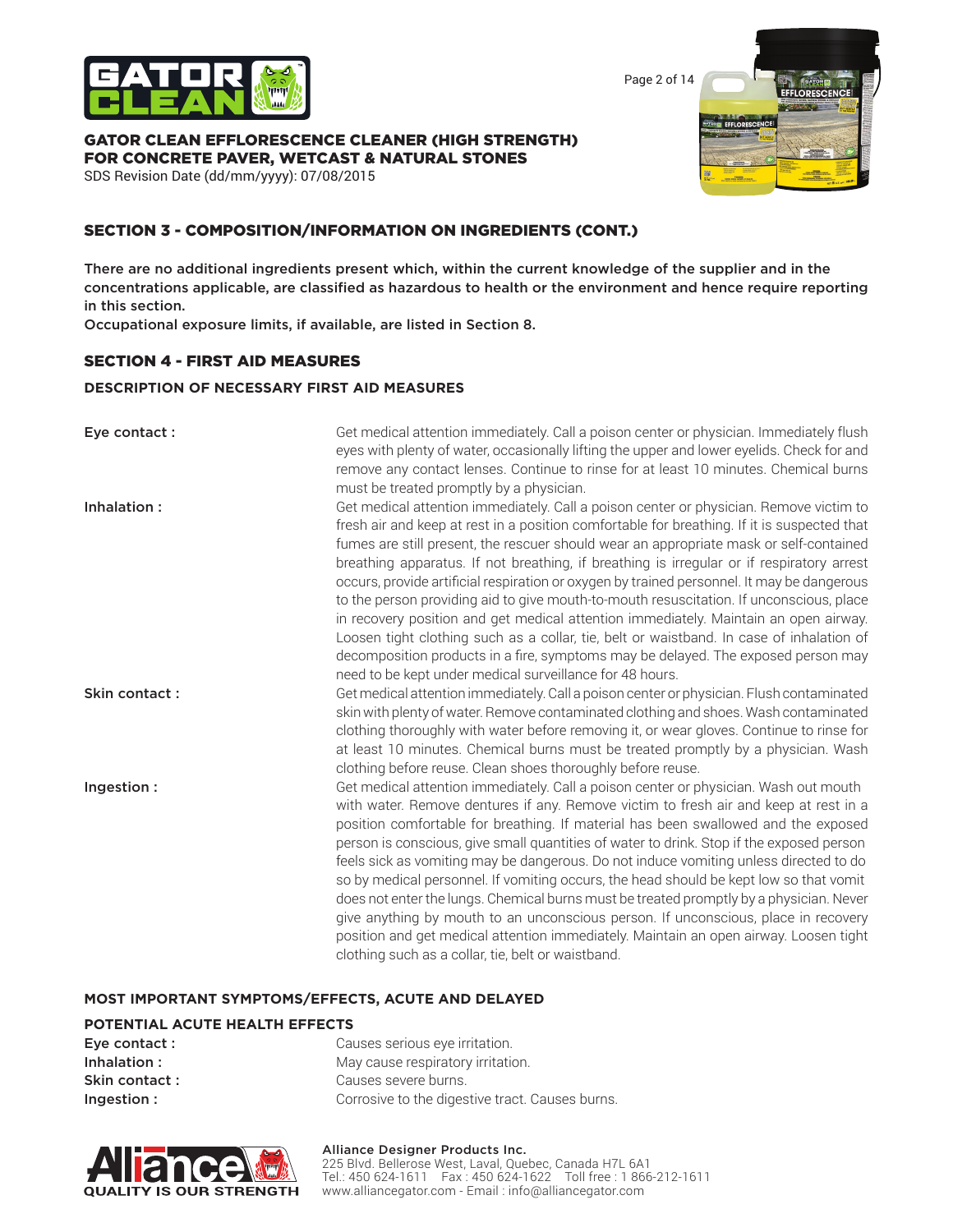

Page 3 of 14

# GATOR CLEAN EFFLORESCENCE CLEANER (HIGH STRENGTH) FOR CONCRETE PAVER, WETCAST & NATURAL STONES

SDS Revision Date (dd/mm/yyyy): 07/08/2015

# ODESCE

# SECTION 4 - FIRST AID MEASURES (CONT.)

# **OVER-EXPOSURE SIGNS/SYMPTOMS**

| Eye contact:  | Adverse symptoms may include the following:<br>pain<br>watering<br>redness                           |
|---------------|------------------------------------------------------------------------------------------------------|
| Inhalation:   | No specific data.                                                                                    |
| Skin contact: | Adverse symptoms may include the following:<br>pain or irritation<br>redness<br>blistering may occur |
| Ingestion:    | Adverse symptoms may include the following:<br>stomach pains                                         |

# **INDICATION OF IMMEDIATE MEDICAL ATTENTION AND SPECIAL TREATMENT NEEDED, IF NECESSARY**

| Notes to physician :               | In case of inhalation of decomposition products in a fire, symptoms may be delayed.<br>The exposed person may need to be kept under medical surveillance for 48 hours.                                                                                                                                                                                                                                        |
|------------------------------------|---------------------------------------------------------------------------------------------------------------------------------------------------------------------------------------------------------------------------------------------------------------------------------------------------------------------------------------------------------------------------------------------------------------|
| <b>Specific treatments:</b>        | No specific treatment.                                                                                                                                                                                                                                                                                                                                                                                        |
| <b>Protection of first-aiders:</b> | No action shall be taken involving any personal risk or without suitable training. If it is<br>suspected that fumes are still present, the rescuer should wear an appropriate mask or<br>self-contained breathing apparatus. It may be dangerous to the person providing aid to<br>give mouth-to-mouth resuscitation. Wash contaminated clothing thoroughly with water<br>before removing it, or wear gloves. |

# **SEE TOXICOLOGICAL INFORMATION (SECTION 11)**

# SECTION 5 - FIRE FIGHTING MEASURES

# **EXTINGUISHING MEDIA**

| Suitable extinguishing media:<br>Unsuitable extinguishing media: | Use an extinguishing agent suitable for the surrounding fire.<br>None known.                                                                                                              |
|------------------------------------------------------------------|-------------------------------------------------------------------------------------------------------------------------------------------------------------------------------------------|
| Specific hazards arising<br>from the chemical:                   | Oxidizing material. May intensify fire. In a fire or if heated, a pressure increase will occur<br>and the container may burst.                                                            |
| <b>Hazardous thermal</b>                                         |                                                                                                                                                                                           |
| decomposition products :                                         | Decomposition products may include the following materials:<br>nitrogen oxides<br>sulfur oxides                                                                                           |
| Special protective actions                                       |                                                                                                                                                                                           |
| for fire-fighters :                                              | Promptly isolate the scene by removing all persons from the vicinity of the incident if<br>there is a fire. Risk of explosion. If large quantities are involved in a major fire, evacuate |

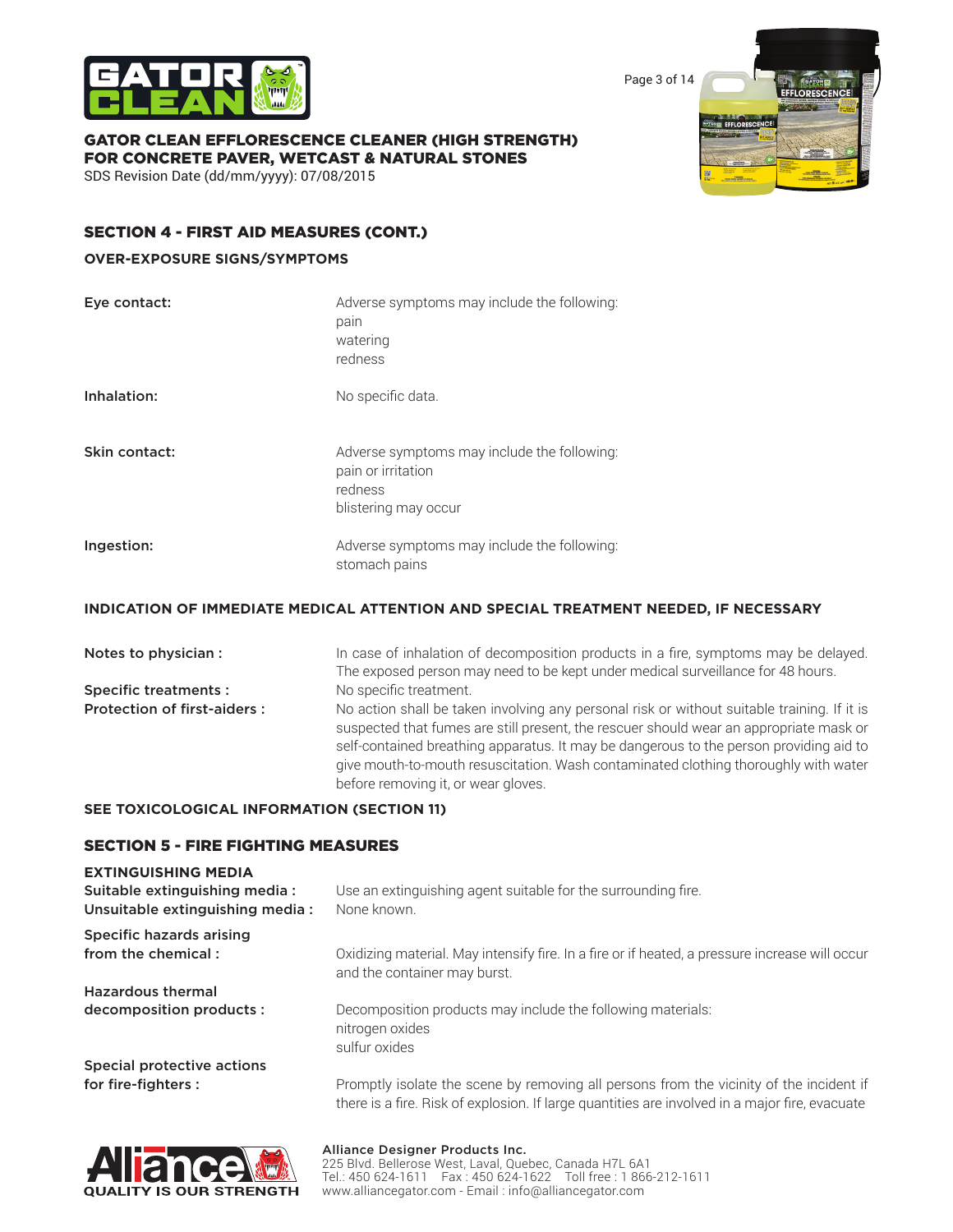

Page 4 of 14

### GATOR CLEAN EFFLORESCENCE CLEANER (HIGH STRENGTH) FOR CONCRETE PAVER, WETCAST & NATURAL STONES

SDS Revision Date (dd/mm/yyyy): 07/08/2015

# SECTION 5 - FIRE FIGHTING MEASURES (CONT.)

the area. No action shall be taken involving any personal risk or without suitable training. Move containers from fire area if this can be done without risk. Use water spray to keep fire-exposed containers cool. Fight fire from protected location or maximum possible distance.

Special protective

equipment for fire-fighters : Fire-fighters should wear appropriate protective equipment and self-contained breathing apparatus (SCBA) with a full face-piece operated in positive pressure mode.

# SECTION 6 - ACCIDENTAL RELEASE MEASURES

### **PERSONAL PRECAUTIONS, PROTECTIVE EQUIPMENT AND EMERGENCY PROCEDURES**

| For non-emergency personnel:      | No action shall be taken involving any personal risk or without suitable training. Evacuate<br>surrounding areas. Keep unnecessary and unprotected personnel from entering.<br>Do not touch or walk through spilled material. Do not breathe vapor or mist. Provide<br>adequate ventilation. Wear appropriate respirator when ventilation is inadequate. Put on<br>appropriate personal protective equipment. |
|-----------------------------------|---------------------------------------------------------------------------------------------------------------------------------------------------------------------------------------------------------------------------------------------------------------------------------------------------------------------------------------------------------------------------------------------------------------|
| For emergency responders :        | If specialised clothing is required to deal with the spillage, take note of any information<br>in Section 8 on suitable and unsuitable materials. See also the information in "For non-<br>emergency personnel".                                                                                                                                                                                              |
| <b>Environmental precautions:</b> | Avoid dispersal of spilled material and runoff and contact with soil, waterways, drains<br>and sewers. Inform the relevant authorities if the product has caused environmental<br>pollution (sewers, waterways, soil or air).                                                                                                                                                                                 |

### **METHODS AND MATERIALS FOR CONTAINMENT AND CLEANING UP**

**Small spill :** Stop leak if without risk. Move containers from spill area. Dilute with water and mop up if water-soluble. Alternatively, or if water-insoluble, absorb with an inert dry material and place in an appropriate waste disposal container. Absorb spillage to prevent material damage. Dispose of via a licensed waste disposal contractor.

Large spill : Stop leak if without risk. Move containers from spill area. Use spark-proof tools and explosionproof equipment. Approach release from upwind. Prevent entry into sewers, water courses, basements or confined areas. Do not absorb in sawdust or other combustible material. It may lead to a fire risk when it dries out. Wash spillages into an effluent treatment plant or proceed as follows. Contain and collect spillage with noncombustible, absorbent material e.g. sand, earth, vermiculite or diatomaceous earth and place in container for disposal according to local regulations (see Section 13). Thespilled material may be neutralized with sodium carbonate, sodium bicarbonate or sodium hydroxide. Dispose of via a licensed waste disposal contractor. Contaminated absorbent material may pose the same hazard as the spilled product. Note: see Section 1 for emergency contact information and Section 13 for waste disposal.

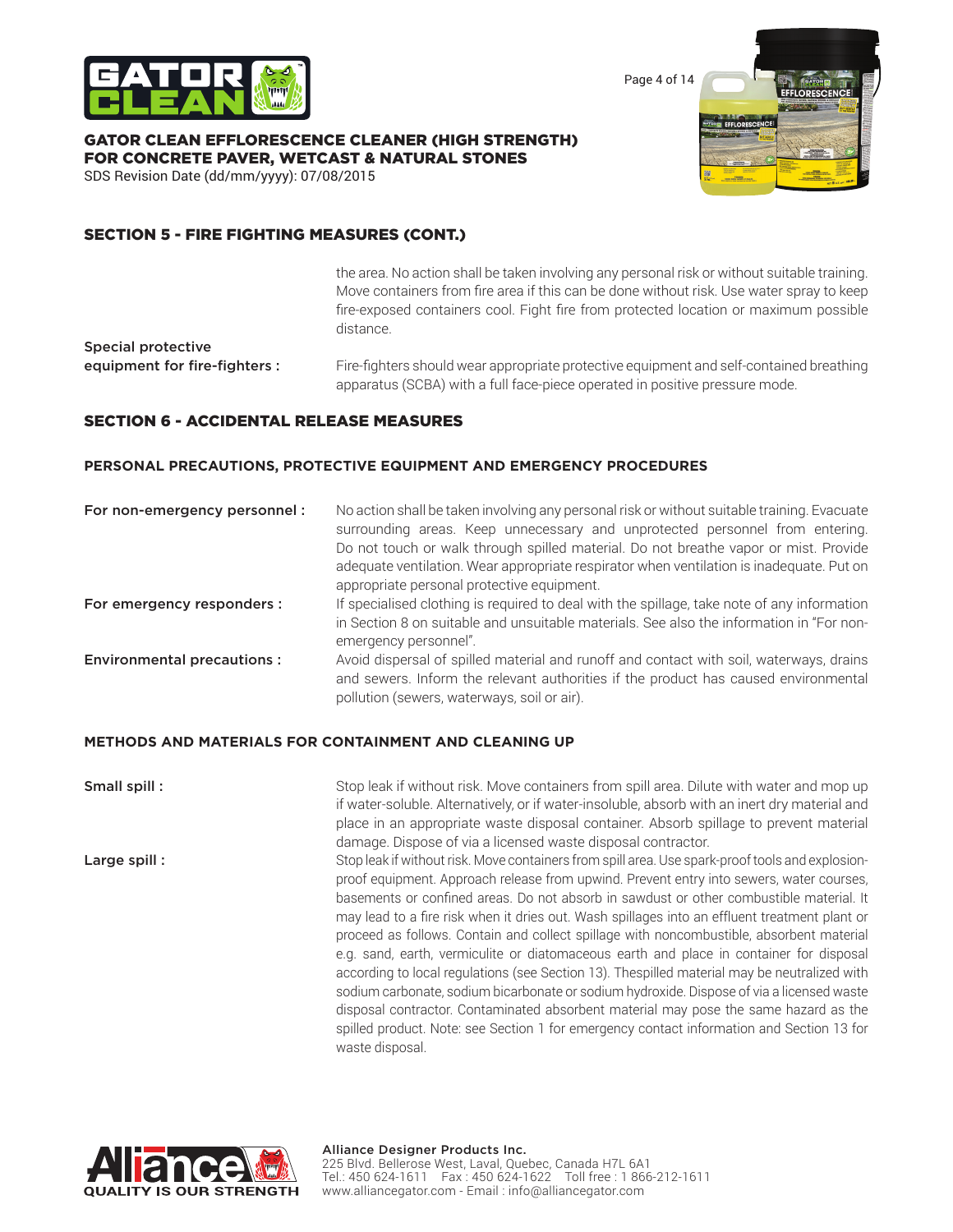

Page 5 of 14

# GATOR CLEAN EFFLORESCENCE CLEANER (HIGH STRENGTH) FOR CONCRETE PAVER, WETCAST & NATURAL STONES

SDS Revision Date (dd/mm/yyyy): 07/08/2015



# SECTION 7 - HANDLING AND STORAGE

### **PRECAUTIONS FOR SAFE HANDLING**

| Protective measures :             | Put on appropriate personal protective equipment (see Section 8). Do not get in eyes<br>or on skin or clothing. Do not breathe vapor or mist. Do not ingest. If during normal<br>use the material presents a respiratory hazard, use only with adequate ventilation or<br>wear appropriate respirator. Keep in the original container or an approved alternative<br>made from a compatible material, kept tightly closed when not in use. Keep away from<br>clothing, incompatible materials and combustible materials. Keep away from alkalis.<br>Keep away from heat. Empty containers retain product residue and can be hazardous.<br>Do not reuse container. |
|-----------------------------------|------------------------------------------------------------------------------------------------------------------------------------------------------------------------------------------------------------------------------------------------------------------------------------------------------------------------------------------------------------------------------------------------------------------------------------------------------------------------------------------------------------------------------------------------------------------------------------------------------------------------------------------------------------------|
| Advice on general                 |                                                                                                                                                                                                                                                                                                                                                                                                                                                                                                                                                                                                                                                                  |
| occupational hygiene :            | Eating, drinking and smoking should be prohibited in areas where this material is handled,<br>stored and processed. Workers should wash hands and face before eating, drinking and<br>smoking. Remove contaminated clothing and protective equipment before entering<br>eating areas. See also Section 8 for additional information on hygiene measures.                                                                                                                                                                                                                                                                                                         |
| Conditions for safe storage,      |                                                                                                                                                                                                                                                                                                                                                                                                                                                                                                                                                                                                                                                                  |
| including any incompatibilities : | Store in accordance with local regulations. Store in original container protected from<br>direct sunlight in a dry, cool and well-ventilated area, away from incompatible materials<br>(see Section 10) and food and drink. Store in corrosive resistant container with a<br>resistant inner liner. Store locked up. Keep container tightly closed and sealed until ready<br>for use. Containers that have been opened must be carefully resealed and kept upright<br>to prevent leakage. Do not store in unlabeled containers. Use appropriate containment<br>to avoid environmental contamination.                                                             |

# SECTION 8 - EXPOSURE CONTROLS AND PERSONAL PROTECTION

### **CONTROL PARAMETERS** Occupational exposure limits

| Ingredient name | <b>Exposure limits</b>                 |  |
|-----------------|----------------------------------------|--|
| nitric acid     | ACGIH TLV (United States, 4/2014).     |  |
|                 | TWA: 2 ppm 8 hours.                    |  |
|                 | TWA: $5.2 \text{ mg/m}^3$ 8 hours.     |  |
|                 | STEL: 4 ppm 15 minutes.                |  |
|                 | STEL: 10 mg/m <sup>3</sup> 15 minutes. |  |
|                 | OSHA PEL 1989 (United States, 3/1989). |  |
|                 | TWA: 2 ppm 8 hours.                    |  |
|                 | TWA: 5 mg/m <sup>3</sup> 8 hours.      |  |
|                 | STEL: 4 ppm 15 minutes.                |  |
|                 | STEL: 10 mg/m <sup>3</sup> 15 minutes. |  |
|                 | NIOSH REL (United States, 10/2013).    |  |
|                 | TWA: 2 ppm 10 hours.                   |  |
|                 | TWA: 5 mg/m <sup>3</sup> 10 hours.     |  |
|                 | STEL: 4 ppm 15 minutes.                |  |
|                 | STEL: 10 mg/m <sup>3</sup> 15 minutes. |  |
|                 | OSHA PEL (United States, 2/2013).      |  |
|                 | TWA: 2 ppm 8 hours.                    |  |
|                 | TWA: 5 mg/m <sup>3</sup> 8 hours.      |  |

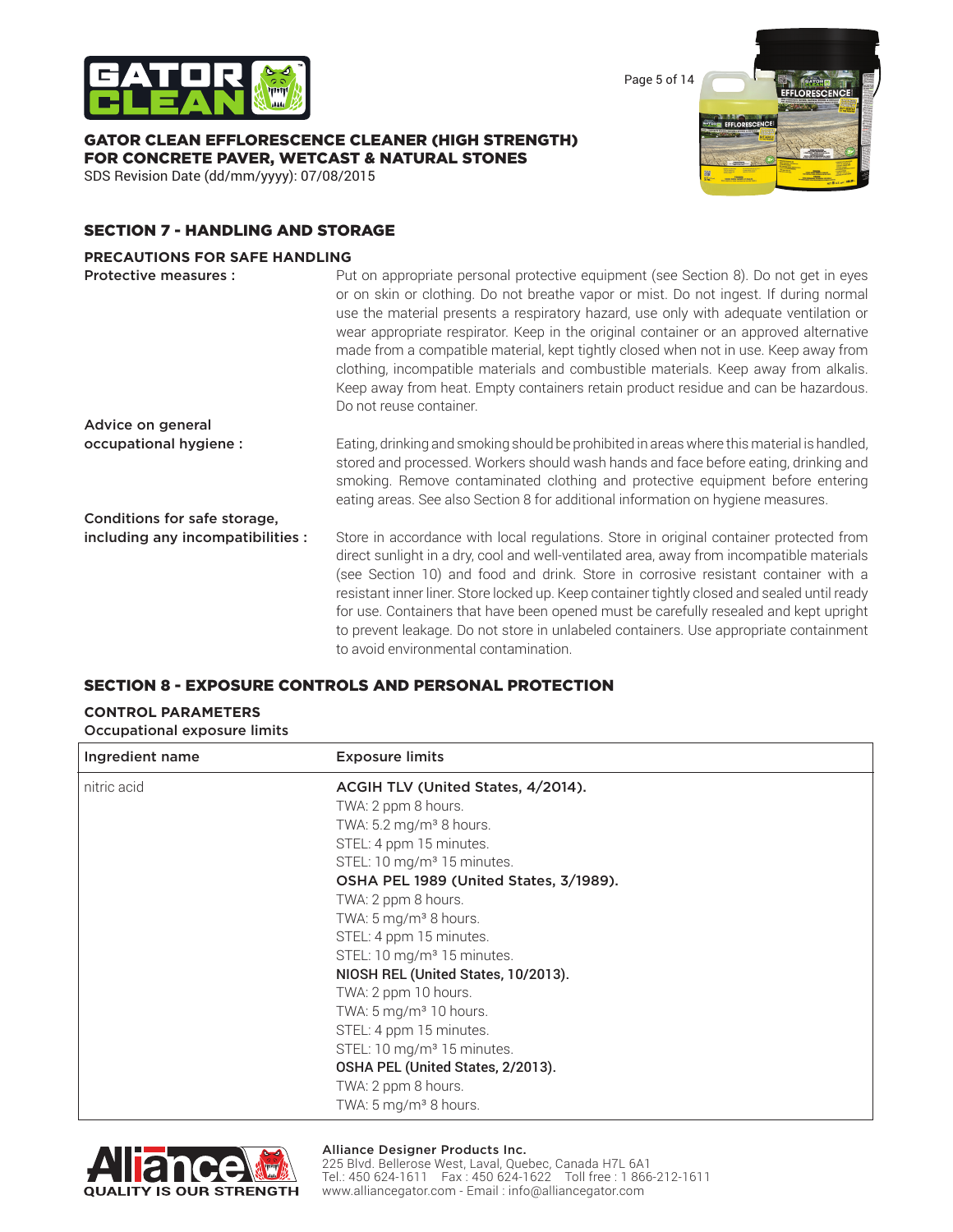

Page 6 of 14

### GATOR CLEAN EFFLORESCENCE CLEANER (HIGH STRENGTH) FOR CONCRETE PAVER, WETCAST & NATURAL STONES

SDS Revision Date (dd/mm/yyyy): 07/08/2015



# SECTION 8 - EXPOSURE CONTROLS AND PERSONAL PROTECTION (CONT.)

Appropriate engineering controls : If user operations generate dust, fumes, gas, vapor or mist, use process enclosures, local exhaust ventilation or other engineering controls to keep worker exposure to airborne contaminants below any recommended or statutory limits. Environmental exposure **controls :** Emissions from ventilation or work process equipment should be checked to ensure they comply with the requirements of environmental protection legislation. In some cases, fume scrubbers, filters or engineering modifications to the process equipment will be necessary to reduce emissions to acceptable levels.

### **INDIVIDUAL PROTECTION MEASURES**

| Hygiene measures :      | Wash hands, forearms and face thoroughly after handling chemical products,<br>before eating, smoking and using the lavatory and at the end of the working period.<br>Appropriate techniques should be used to remove potentially contaminated clothing.<br>Wash contaminated clothing before reusing. Ensure that eyewash stations and safety<br>showers are close to the workstation location.                                                                                                                                                                                                                      |
|-------------------------|----------------------------------------------------------------------------------------------------------------------------------------------------------------------------------------------------------------------------------------------------------------------------------------------------------------------------------------------------------------------------------------------------------------------------------------------------------------------------------------------------------------------------------------------------------------------------------------------------------------------|
| Eye/face protection :   | Safety eyewear complying with an approved standard should be used when a risk<br>assessment indicates this is necessary to avoid exposure to liquid splashes, mists,<br>gases or dusts. If contact is possible, the following protection should be worn, unless<br>the assessment indicates a higher degree of protection: chemical splash goggles and/<br>or face shield. If inhalation hazards exist, a full-face respirator may be required instead.                                                                                                                                                              |
| <b>SKIN PROTECTION</b>  |                                                                                                                                                                                                                                                                                                                                                                                                                                                                                                                                                                                                                      |
| Hand protection :       | Chemical-resistant, impervious gloves complying with an approved standard should be<br>worn at all times when handling chemical products if a risk assessment indicates this<br>is necessary. Considering the parameters specified by the glove manufacturer, check<br>during use that the gloves are still retaining their protective properties. It should be noted<br>that the time to breakthrough for any glove material may be different for different glove<br>manufacturers. In the case of mixtures, consisting of several substances, the protection<br>time of the gloves cannot be accurately estimated. |
| <b>Body protection:</b> | Personal protective equipment for the body should be selected based on the task being<br>performed and the risks involved and should be approved by a specialist before handling<br>this product.                                                                                                                                                                                                                                                                                                                                                                                                                    |
| Other skin protection : | Appropriate footwear and any additional skin protection measures should be selected<br>based on the task being performed and the risks involved and should be approved by a<br>specialist before handling this product.                                                                                                                                                                                                                                                                                                                                                                                              |
| Respiratory protection: | Use a properly fitted, air-purifying or air-fed respirator complying with an approved<br>standard if a risk assessment indicates this is necessary. Respirator selection must be<br>based on known or anticipated exposure levels, the hazards of the product and the safe<br>working limits of the selected respirator.                                                                                                                                                                                                                                                                                             |

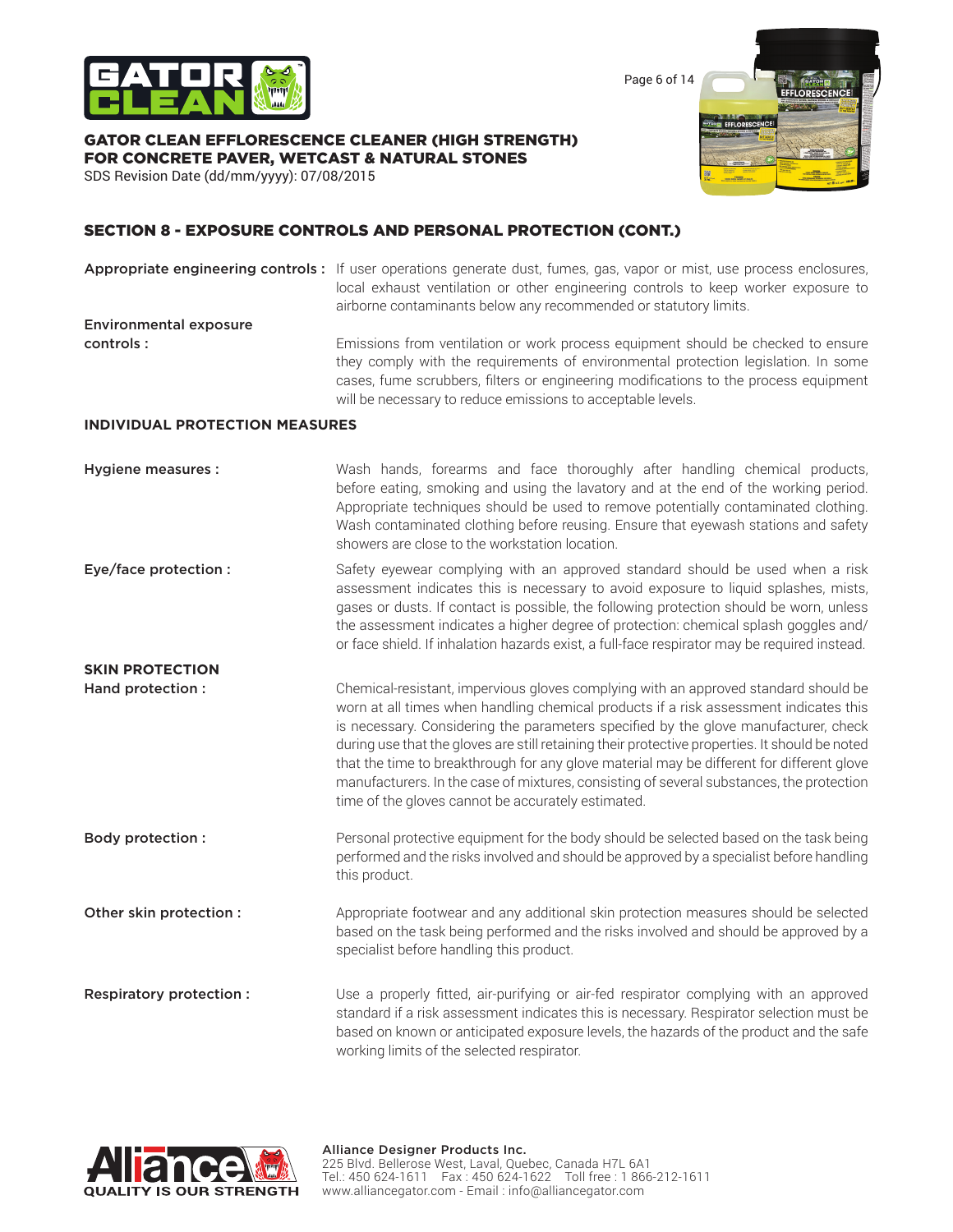

Page 7 of 14

# GATOR CLEAN EFFLORESCENCE CLEANER (HIGH STRENGTH) FOR CONCRETE PAVER, WETCAST & NATURAL STONES

SDS Revision Date (dd/mm/yyyy): 07/08/2015

# SECTION 9 - PHYSICAL AND CHEMICAL PROPERTIES

| <b>APPEARANCE</b>    |                |
|----------------------|----------------|
| Physical state:      | Liquid.        |
| Colour:              | Clear Yellow.  |
| Odour:               | Not available. |
| pH:                  | 1.9            |
| Melting point :      | Not available. |
| Boiling point :      | 100°C (212°F)  |
| Flash point:         | Not available. |
| Evaporation rate:    | Not available. |
| Vapor pressure:      | Not available. |
| Vapor density:       | Not available. |
| Relative density:    | 1.146          |
| Solubility in water: | Not available. |
| Viscosity:           | Not available. |
| VOC:                 | Not available. |
|                      |                |

# SECTION 10 - STABILITY AND REACTIVITY

| Reactivity:<br><b>Chemical stability:</b> | No specific test data related to reactivity available for this product or its ingredients.<br>The product is stable.                                                                                        |
|-------------------------------------------|-------------------------------------------------------------------------------------------------------------------------------------------------------------------------------------------------------------|
|                                           | Possibility of hazardous reactions: Hazardous reactions or instability may occur under certain conditions of storage or<br>use. Conditions may include the following:<br>contact with combustible materials |
|                                           | Reactions may include the following:                                                                                                                                                                        |
|                                           | risk of causing or intensifying fire                                                                                                                                                                        |
| Conditions to avoid:                      | Drying on clothing or other combustible materials may cause fire.                                                                                                                                           |
| Incompatible materials:                   | Attacks many metals producing extremely flammable hydrogen gas which can form<br>explosive mixtures with air. Reactive or incompatible with the following materials:<br>alkalis<br>combustible materials    |
|                                           |                                                                                                                                                                                                             |
|                                           | reducing materials                                                                                                                                                                                          |
|                                           | Hazardous decomposition products : Under normal conditions of storage and use, hazardous decomposition products<br>should not be produced.                                                                  |

# SECTION 11 - TOXICOLOGICAL INFORMATION

### INFORMATION ON TOXICOLOGICAL EFFECTS

### ACUTE TOXICITY

| <b>Product/ingredient name</b> | Result    | <b>Species</b> | <b>Dose</b> | <b>Exposure</b>          |
|--------------------------------|-----------|----------------|-------------|--------------------------|
| nitric acid                    | LDLo Oral | Human          | 430 mg/kg   | $\overline{\phantom{0}}$ |
| sulphamic acid                 | LD50 Oral | Guinea pig     | 1050 mg/kg  | $\overline{\phantom{a}}$ |
|                                | LD50 Oral | Mouse          | 1312 mg/kg  | $\overline{\phantom{a}}$ |
|                                | LD50 Oral | Rat            | 3160 mg/kg  | $\overline{\phantom{a}}$ |
|                                | LD50 Oral | Rat            | 3160 mg/kg  | $\overline{\phantom{a}}$ |
|                                |           |                |             |                          |



### Alliance Designer Products Inc.

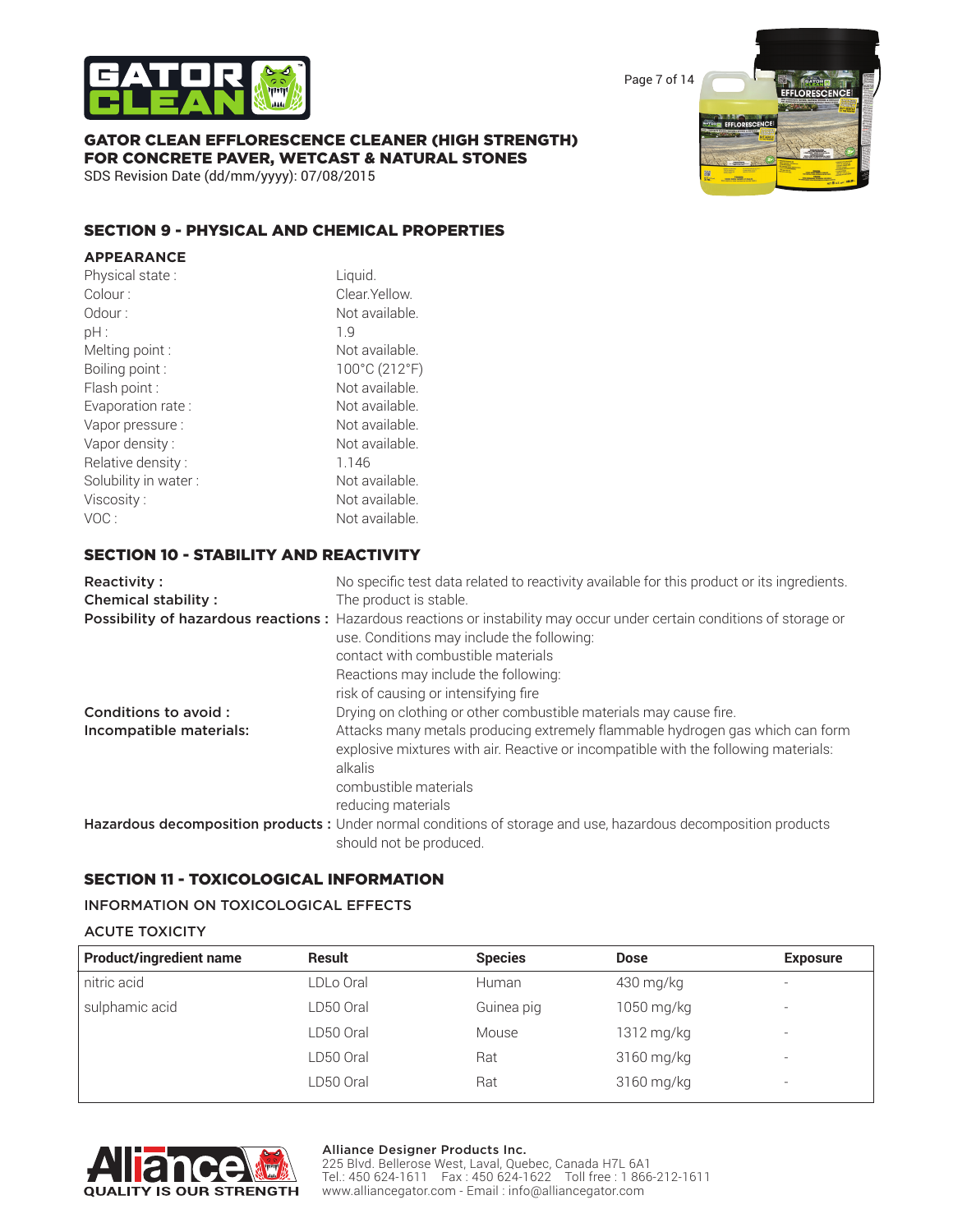

Page 8 of 14

### GATOR CLEAN EFFLORESCENCE CLEANER (HIGH STRENGTH) FOR CONCRETE PAVER, WETCAST & NATURAL STONES

SDS Revision Date (dd/mm/yyyy): 07/08/2015



# SECTION 11 - TOXICOLOGICAL INFORMATION (CONT.)

### IRRITATION/CORROSION

| <b>Product/ingredient name</b>                     | <b>Result</b>          |                            | <b>Species</b>                                    | <b>Score</b>   | <b>Exposure</b>              |
|----------------------------------------------------|------------------------|----------------------------|---------------------------------------------------|----------------|------------------------------|
| sulphamic acid                                     |                        | Eyes - Moderate irritant   | Rabbit                                            |                | 20 milligrams                |
|                                                    | Eyes - Severe irritant |                            | Rabbit                                            |                | 24 hours 250                 |
|                                                    | Skin - Mild irritant   |                            | Human                                             |                | Micrograms<br>120 hours 4    |
|                                                    |                        |                            |                                                   |                | Percent                      |
|                                                    | Skin - Severe irritant |                            | Rabbit                                            |                | Intermittent<br>24 hours 500 |
|                                                    |                        |                            |                                                   |                | milligrams                   |
| <b>SENSITIZATION</b>                               |                        |                            |                                                   |                |                              |
| Mutagenicity                                       |                        |                            |                                                   |                |                              |
| <b>Product/ingredient name</b><br>Not available.   | <b>Experiment</b>      |                            | <b>Result</b>                                     |                |                              |
| <b>CARCINOGENICITY</b>                             |                        |                            |                                                   |                |                              |
| <b>Product/ingredient name</b><br>Not available.   | <b>Result</b>          |                            | <b>Species</b>                                    | <b>Dose</b>    | <b>Exposure</b>              |
| <b>REPRODUCTIVE TOXICITY</b>                       |                        |                            |                                                   |                |                              |
| Product/ingredient name                            | Maternal<br>toxicity   | Fertility                  | Development<br>toxin                              | <b>Species</b> | Dose<br><b>Exposure</b>      |
| Not available.                                     |                        |                            |                                                   |                |                              |
| <b>TERATOGENICITY</b>                              |                        |                            |                                                   |                |                              |
| Not available.                                     |                        |                            |                                                   |                |                              |
| SPECIFIC TARGET ORGAN TOXICITY (SINGLE EXPOSURE)   |                        |                            |                                                   |                |                              |
| Not available.                                     |                        |                            |                                                   |                |                              |
| SPECIFIC TARGET ORGAN TOXICITY (REPEATED EXPOSURE) |                        |                            |                                                   |                |                              |
| <b>Name</b>                                        | <b>Category</b>        | Route of exposure          | <b>Target organs</b>                              |                |                              |
| Not available.                                     |                        |                            |                                                   |                |                              |
| <b>ASPIRATION HAZARD</b>                           |                        |                            |                                                   |                |                              |
| <b>Name</b>                                        | <b>Result</b>          |                            |                                                   |                |                              |
| Not available.                                     |                        |                            |                                                   |                |                              |
| POTENTIAL ACUTE HEALTH EFFECTS                     |                        |                            |                                                   |                |                              |
| Eye contact                                        | t                      | Causes serious eye damage. |                                                   |                |                              |
| Inhalation                                         |                        |                            | No known significant effects or critical hazards. |                |                              |
| Skin contact<br>Ingestion                          |                        | Causes severe burns.       | Corrosive to the digestive tract. Causes burns.   |                |                              |
|                                                    |                        |                            |                                                   |                |                              |
|                                                    |                        |                            |                                                   |                |                              |



### Alliance Designer Products Inc.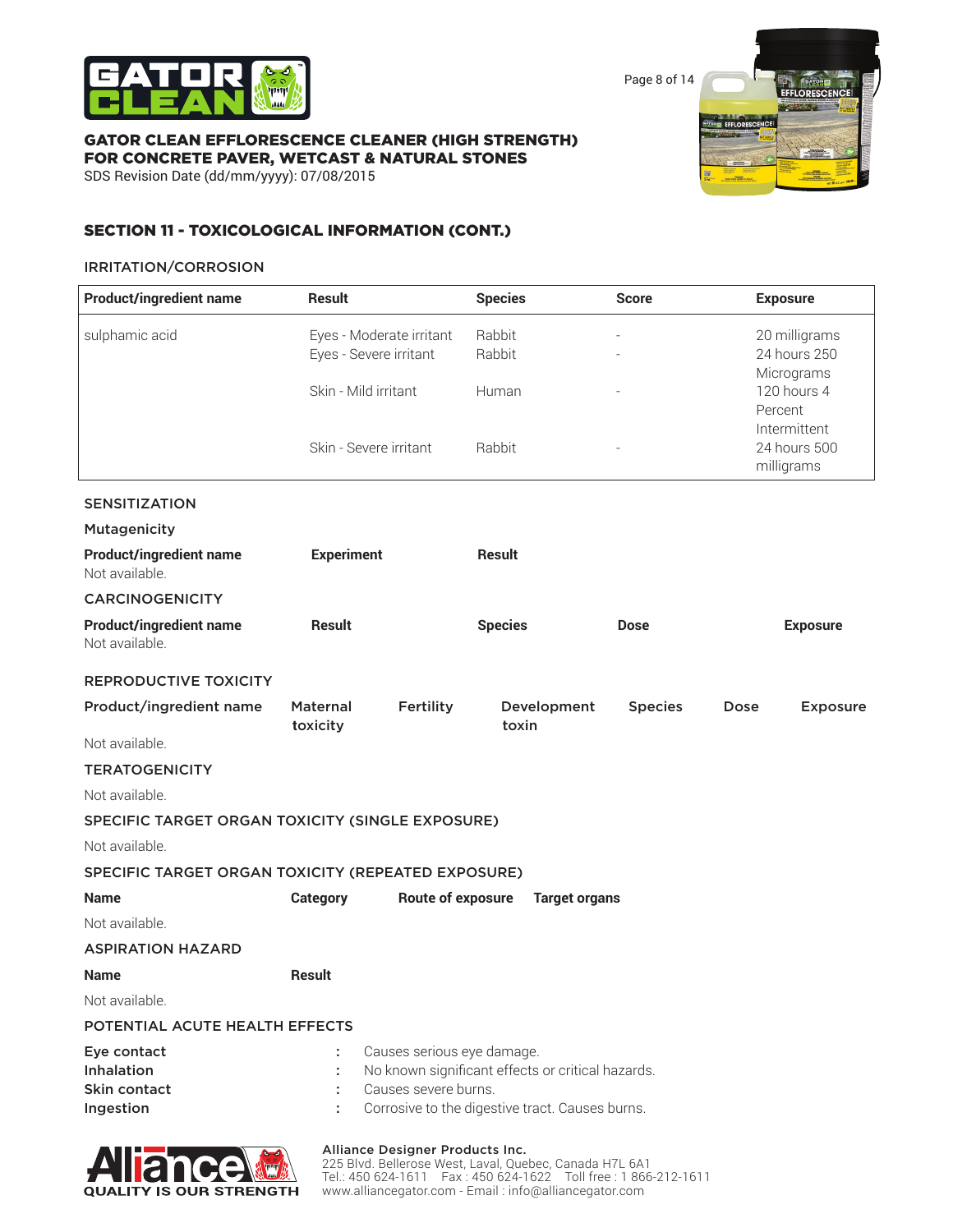

Page 9 of 14

**GI EFFL** 

FFLORESCENC

# GATOR CLEAN EFFLORESCENCE CLEANER (HIGH STRENGTH) FOR CONCRETE PAVER, WETCAST & NATURAL STONES

SDS Revision Date (dd/mm/yyyy): 07/08/2015

# SECTION 11 - TOXICOLOGICAL INFORMATION (CONT.)

### SYMPTOMS RELATED TO THE PHYSICAL, CHEMICAL AND TOXICOLOGICAL CHARACTERISTICS

| Eye contact                                    | ÷ | Adverse symptoms may include the following:<br>pain<br>watering<br>redness                           |
|------------------------------------------------|---|------------------------------------------------------------------------------------------------------|
| <b>Inhalation</b>                              | ÷ | No specific data.                                                                                    |
| Skin contact                                   | ÷ | Adverse symptoms may include the following:<br>pain or irritation<br>redness<br>blistering may occur |
| Ingestion                                      | ÷ | Adverse symptoms may include the following:<br>stomach pains                                         |
| DELAYED AND IMMEDIATE EFFECTS AND ALSO CHRONIC |   |                                                                                                      |

# EFFECTS FROM SHORT AND LONG TERM EXPOSURE

# **SHORT TERM EXPOSURE**

| Potential immediate effects<br><b>Potential delayed effects</b> | ÷       | Not available.<br>Not available.                                                                       |
|-----------------------------------------------------------------|---------|--------------------------------------------------------------------------------------------------------|
| <b>LONG TERM EXPOSURE</b>                                       |         |                                                                                                        |
| Potential immediate effects<br><b>Potential delayed effects</b> | ÷.<br>÷ | Not available.<br>Not available.                                                                       |
| <b>POTENTIAL CHRONIC HEALTH EFFECTS</b>                         |         |                                                                                                        |
| General<br>Carcinogenicity                                      | ÷.      | No known significant effects or critical hazards.<br>No known significant effects or critical hazards. |
| Mutagenicity                                                    | ÷.      | No known significant effects or critical hazards.                                                      |
| Teratogenicity                                                  | ÷       | No known significant effects or critical hazards.                                                      |
| Developmental effects                                           | ÷       | No known significant effects or critical hazards.                                                      |
| <b>Fertility effects</b>                                        |         | No known significant effects or critical hazards.                                                      |

### NUMERICAL MEASURES OF TOXICITY

### ACUTE TOXICITY ESTIMATES

| Route  | <b>ATE value</b> |
|--------|------------------|
| ' Oral | 39500 mg/kg      |

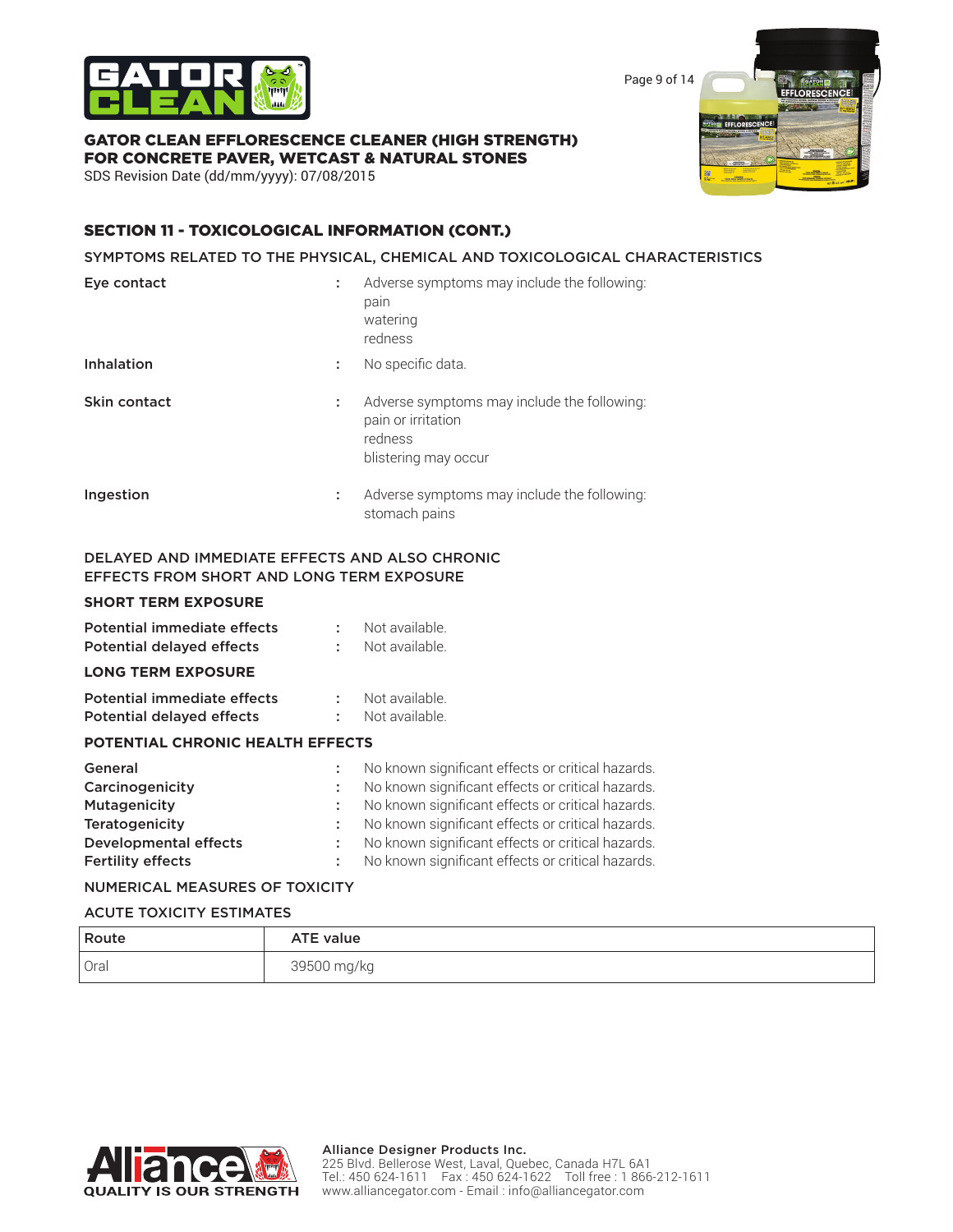

Page 10 of 14

# GATOR CLEAN EFFLORESCENCE CLEANER (HIGH STRENGTH) FOR CONCRETE PAVER, WETCAST & NATURAL STONES

SDS Revision Date (dd/mm/yyyy): 07/08/2015



# SECTION 12 - ECOLOGICAL INFORMATION

### **TOXICITY**

| Product/ingredient name | Result                              | <b>Species</b>                  | Exposure |
|-------------------------|-------------------------------------|---------------------------------|----------|
| nitric acid             | Acute LC50 180000 µg/l Marine water | Crustaceans - Carcinus maenas - | 48 hours |
|                         |                                     | Adult                           |          |
|                         | Acute LC50 72 ppm Fresh water       | Fish - Gambusia affinis - Adult | 96 hours |
| sulphamic acid          | Acute LC50 14200 µg/l Fresh water   | Fish - Pimephales promelas      | 96 hours |

# PERSISTENCE AND DEGRADABILITY

Not available.

# BIOACCUMULATIVE POTENTIAL

| Product/ingredient name | LogPow | <b>BCF</b> | <b>Potential</b> |
|-------------------------|--------|------------|------------------|
| nitric acid             | $-0.2$ |            | low              |
| sulphamic acid          | 0.101  |            | low              |

# MOBILITY IN SOIL

Other adverse effects : No known significant effects or critical hazards.

# SECTION 13 - DISPOSAL CONSIDERATIONS

**Disposal methods** : The generation of waste should be avoided or minimized wherever possible. Disposal of this product, solutions and any by-products should at all times comply with the requirements of environmental protection and waste disposal legislation and any regional local authority requirements. Dispose of surplus and non-recyclable products via a licensed waste disposal contractor. Waste should not be disposed of untreated to the sewer unless fully compliant with the requirements of all authorities with jurisdiction. Waste packaging should be recycled. Incineration or landfill should only be considered when recycling is not feasible. This material and its container must be disposed of in a safe way. Care should be taken when handling emptied containers that have not been cleaned or rinsed out. Empty containers or liners may retain some product residues. Avoid dispersal of spilled material and runoff and contact with soil, waterways, drains and sewers.

# SECTION 14 - TRANPORT INFORMATION

|                            | <b>DOT Classification</b>                                             | <b>TDG Classification</b>                                             | <b>IMDG</b>                                                           | <b>IATA</b>                                                           |
|----------------------------|-----------------------------------------------------------------------|-----------------------------------------------------------------------|-----------------------------------------------------------------------|-----------------------------------------------------------------------|
| UN number                  | 3264                                                                  | 3264                                                                  | 3264                                                                  | 3264                                                                  |
| UN proper<br>shipping name | CORROSIVE<br>LIQUID, ACIDIC,<br>INORGANIC,<br>N.O.S.<br>(nitric acid, | CORROSIVE<br>LIQUID, ACIDIC,<br>INORGANIC,<br>N.O.S.<br>(nitric acid, | CORROSIVE<br>LIQUID, ACIDIC,<br>INORGANIC,<br>N.O.S.<br>(nitric acid, | CORROSIVE<br>LIQUID, ACIDIC,<br>INORGANIC,<br>N.O.S.<br>(nitric acid, |
|                            | sulphamic acid)                                                       | sulphamic acid)                                                       | sulphamic acid)                                                       | sulphamic acid)                                                       |



### Alliance Designer Products Inc.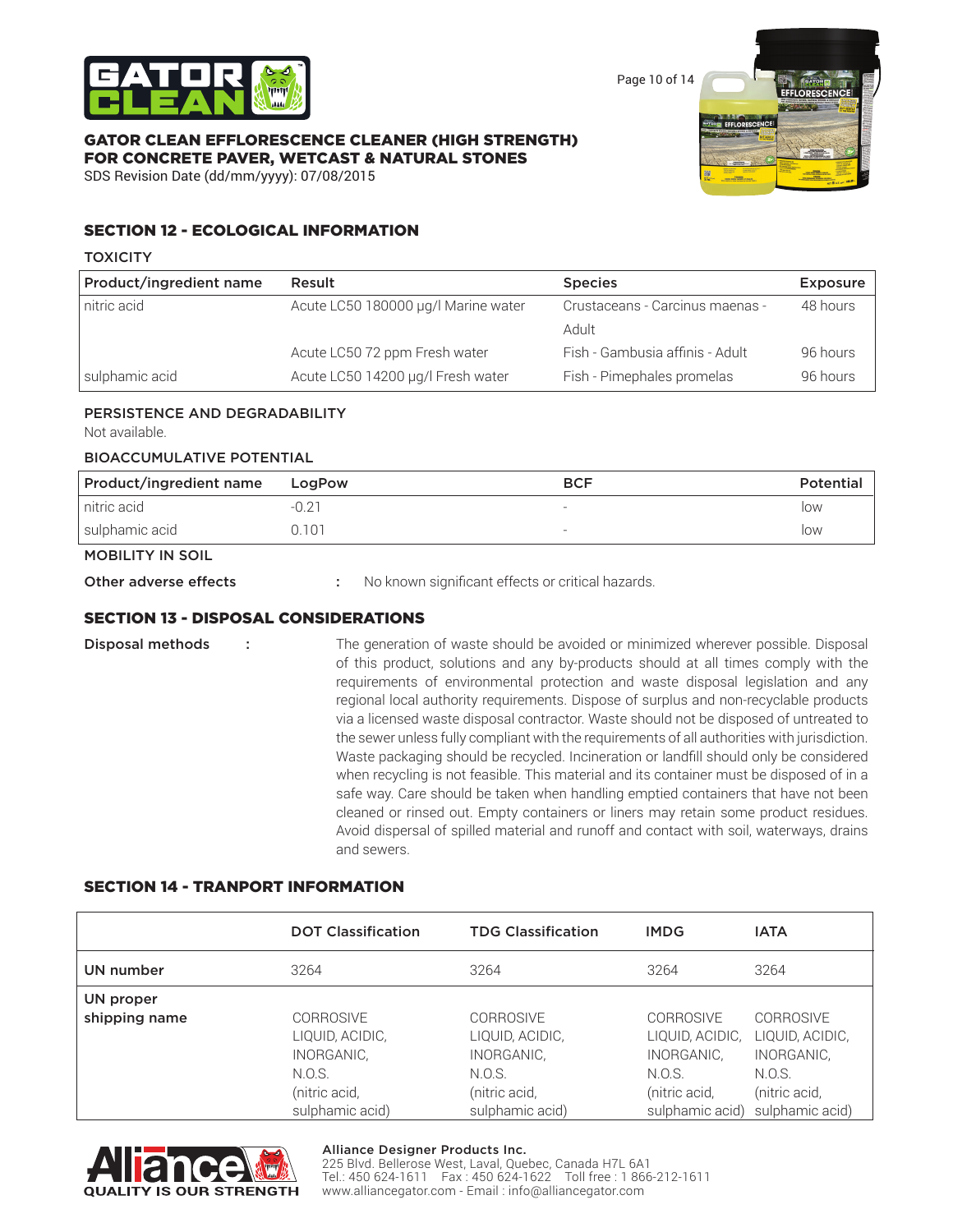

Page 11 of 14

### GATOR CLEAN EFFLORESCENCE CLEANER (HIGH STRENGTH) FOR CONCRETE PAVER, WETCAST & NATURAL STONES

SDS Revision Date (dd/mm/yyyy): 07/08/2015



# SECTION 14 - TRANPORT INFORMATION (CONT.)

| <b>Transport</b><br>hazard class (es)                                                                            | 8                                                                                                                                             |                                                                                                                                  | 8                                                                                                                                                                                                                | 8                                  | 8   |
|------------------------------------------------------------------------------------------------------------------|-----------------------------------------------------------------------------------------------------------------------------------------------|----------------------------------------------------------------------------------------------------------------------------------|------------------------------------------------------------------------------------------------------------------------------------------------------------------------------------------------------------------|------------------------------------|-----|
| Packing group                                                                                                    | $\mathbb{I}$                                                                                                                                  |                                                                                                                                  | $\vert\vert$                                                                                                                                                                                                     | $\mathbb{I}$                       | Ш   |
| Environmental<br>hazards                                                                                         | No.                                                                                                                                           |                                                                                                                                  | No.                                                                                                                                                                                                              | No.                                | No. |
| <b>Additional</b><br>information                                                                                 | 10582.8L]<br>Package sizes<br>less than the<br>product reportable<br>quantity are not<br>subject to the RQ<br>transportation<br>requirements. | <b>Reportable quantity</b><br>5903.2 lbs / 2680 kg<br>$[617.8$ gal / 2338.6 L]<br>shipped in quantities<br>(reportable quantity) |                                                                                                                                                                                                                  |                                    |     |
| Special precautions for user :<br>Transport in bulk according<br>to Annex II of MARPOL<br>73/78 and the IBC Code |                                                                                                                                               | Not available.                                                                                                                   | Transport within user's premises: always transport in closed containers that are<br>upright and secure. Ensure that persons transporting the product know what to do<br>in the event of an accident or spillage. |                                    |     |
| <b>SECTION 15 - REGULATORY INFORMATION</b>                                                                       |                                                                                                                                               |                                                                                                                                  |                                                                                                                                                                                                                  |                                    |     |
| <b>CALIFORNIA PROP. 65</b><br>Not available.                                                                     |                                                                                                                                               |                                                                                                                                  |                                                                                                                                                                                                                  |                                    |     |
| Ingredient name<br>Cancer                                                                                        |                                                                                                                                               | Reproductive                                                                                                                     | No significant<br>risk level                                                                                                                                                                                     | Maximum acceptable<br>dosage level |     |
| <b>U.S. Federal regulations</b>                                                                                  | ÷                                                                                                                                             |                                                                                                                                  |                                                                                                                                                                                                                  |                                    |     |
| United States inventory (TSCA 8b) :                                                                              |                                                                                                                                               | nitric acid                                                                                                                      | All components are listed or exempted.<br>Clean Water Act (CWA) 311: nitric acid<br>Clean Air Act (CAA) 112 regulated toxic substances:                                                                          |                                    |     |

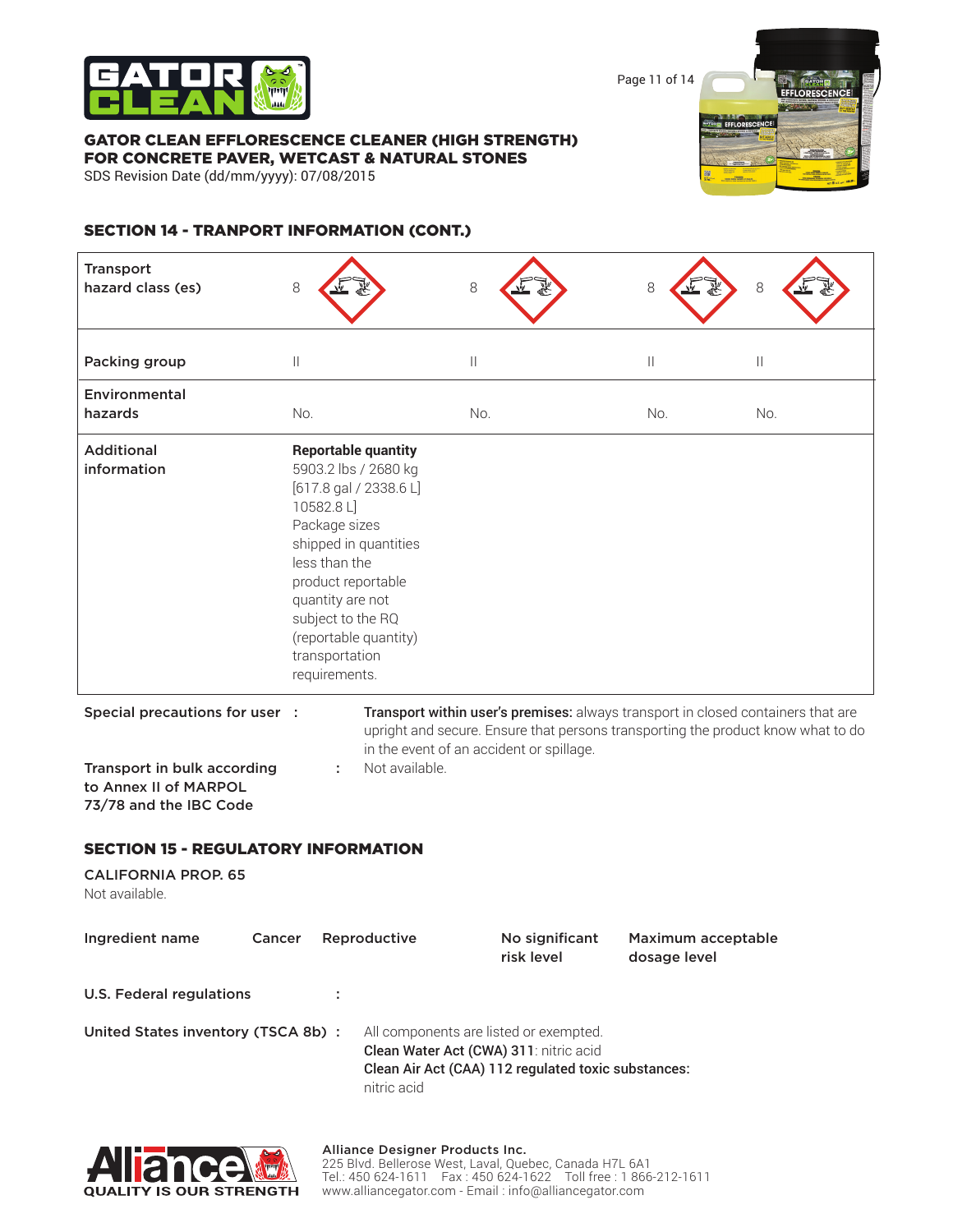

Page 12 of 14

# GATOR CLEAN EFFLORESCENCE CLEANER (HIGH STRENGTH) FOR CONCRETE PAVER, WETCAST & NATURAL STONES

SDS Revision Date (dd/mm/yyyy): 07/08/2015

# SECTION 15 - REGULATORY INFORMATION (CONT.)

| Clean Air Act Section 112(b) Hazardous Air Pollutants (HAPs) |                 | Not listed |
|--------------------------------------------------------------|-----------------|------------|
| <b>Clean Air Act Section 602 Class I Substances</b>          |                 |            |
| <b>Clean Air Act Section 602 Class II Substances</b>         |                 | Not listed |
| <b>DEA List I Chemicals (Precursor Chemicals)</b>            |                 | Not listed |
| <b>DEA List II Chemicals (Essential Chemicals)</b>           | <b>Contract</b> | Not listed |
|                                                              |                 |            |

### SARA 302/304

COMPOSITION/INFORMATION ON INGREDIENTS

|             |                 |            | SARA 302 TPQ |           | SARA 304 RQ |           |
|-------------|-----------------|------------|--------------|-----------|-------------|-----------|
| <b>Name</b> | %               | <b>EHS</b> | (lbs)        | (gallons) | (lbs)       | (gallons) |
| nitric acid | $\geq$ 10 - <25 | Yes.       | 1000         | 85.7      | 1000        | 85.7      |

| SARA 304 RQ    |                 | 5903.2 lbs / 2680 kg [617.8 gal / 2338.6 L] |
|----------------|-----------------|---------------------------------------------|
| SARA 311/312   |                 |                                             |
| Classification | <b>Contract</b> | Fire hazard                                 |
|                |                 | Immediate (acute) health hazard             |

### COMPOSITION/INFORMATION ON INGREDIENTS

| <b>Name</b>    | %              | Fire hazard | Sudden release<br>of pressure | Reactive  | Immediate<br>(acute)<br>health<br>hazard | <b>Delayed</b><br>(chronic)<br>health<br>hazard |
|----------------|----------------|-------------|-------------------------------|-----------|------------------------------------------|-------------------------------------------------|
| nitric acid    | $\geq 10 - 25$ | Yes         | No                            | <b>No</b> | Yes                                      | <b>No</b>                                       |
| sulphamic acid | $\ge 5 - 10$   | No.         | No                            | <b>No</b> | Yes                                      | <b>No</b>                                       |

# SARA 313

|                                    | <b>Product name</b> | <b>CAS number</b> | %               |
|------------------------------------|---------------------|-------------------|-----------------|
| Form R - Reporting<br>requirements | nitric acid         | 7697-37-2         | $\geq$ 10 - <25 |
| <b>Supplier notification</b>       | nitric acid         | 7697-37-2         | $\geq 10 - 25$  |

SARA 313 notifications must not be detached from the SDS and any copying and redistribution of the SDS shall include copying and redistribution of the notice attached to copies of the SDS subsequently redistributed.

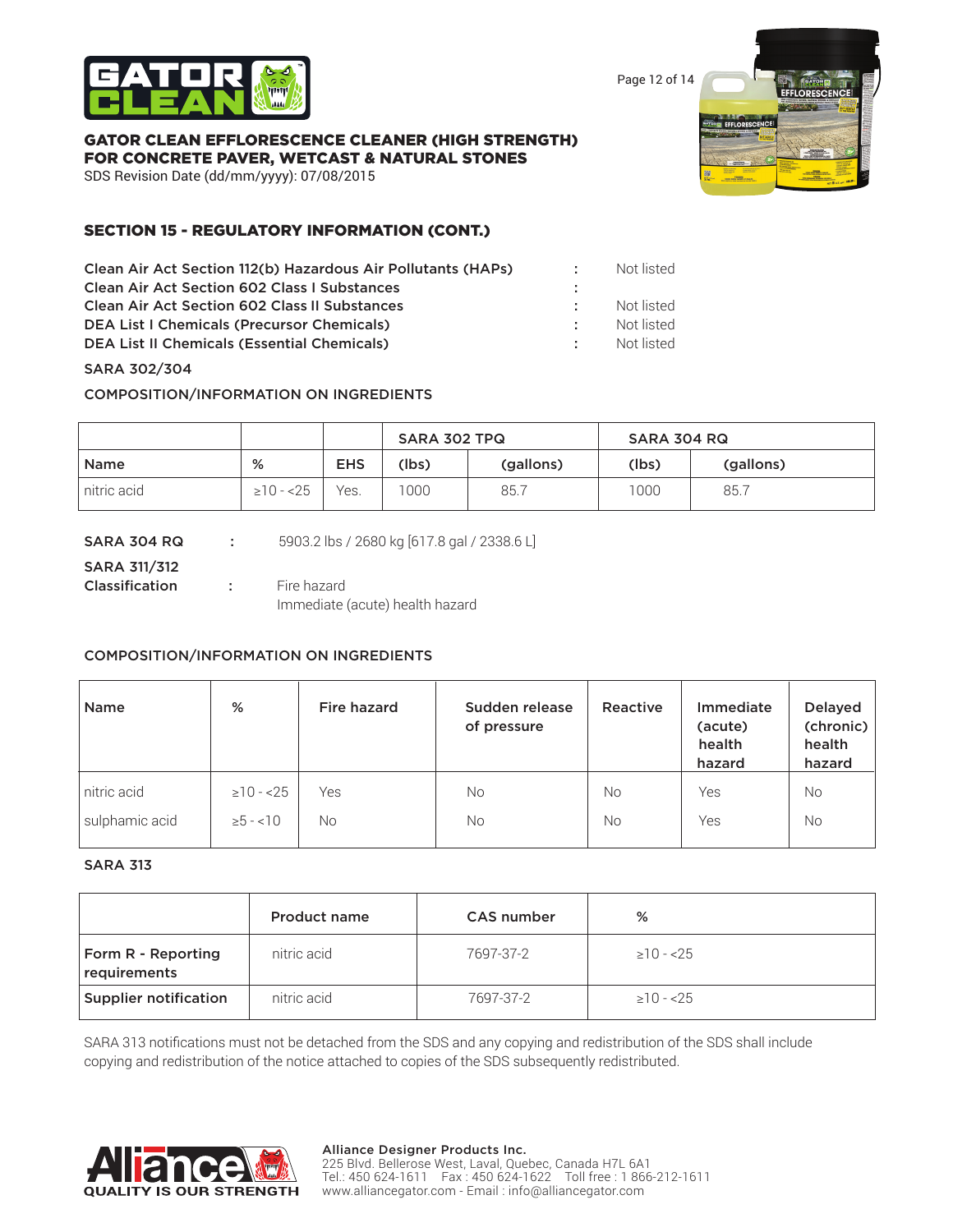

Page 13 of 14

# GATOR CLEAN EFFLORESCENCE CLEANER (HIGH STRENGTH) FOR CONCRETE PAVER, WETCAST & NATURAL STONES

SDS Revision Date (dd/mm/yyyy): 07/08/2015

# SECTION 15 - REGULATORY INFORMATION (CONT.)

### STATE REGULATIONS

| <b>Massachusetts</b> | ÷.     | The following components are listed: NITRIC ACID                                                    |
|----------------------|--------|-----------------------------------------------------------------------------------------------------|
| New York             |        | The following components are listed: Nitric acid                                                    |
| New Jersey           |        | The following components are listed: phosphoric acid; NITRIC ACID; SULPHAMIC ACID; SULFAMIC<br>ACID |
| Pennsylvania         | - 11 - | The following components are listed: phosphoric acid; NITRIC ACID                                   |

# INTERNATIONAL LISTS

# NATIONAL INVENTORY

| Australia | ٠ | All components are listed or exempted. |
|-----------|---|----------------------------------------|
| Canada    |   | All components are listed or exempted. |
| Europe    | ۰ | All components are listed or exempted. |

# SECTION 16 -OTHER INFORMATION

# HAZARDOUS MATERIAL INFORMATION SYSTEM (U.S.A.)



The customer is responsible for determining the PPE code for this material.

# NATIONAL FIRE PROTECTION ASSOCIATION (U.S.A.)



**HISTORY** 

| Date of issue/Date of revision |   |
|--------------------------------|---|
| Date of previous issue version | Ω |
| Version                        |   |
| <b>References</b>              |   |
|                                |   |

Manufacturer's Material Safety Data Sheet. - Hawley, G.G.; The Condensed Chemical Dictionary, 11th edition. New York N.Y., Van Nostrand Reinold,1987 SAX, N.I.; Dangerous Properties of Industrial Materials. Toronto, Van Nostrand Reinold, 6th edition, 1984.



07/08/2015. 06/07/2015.